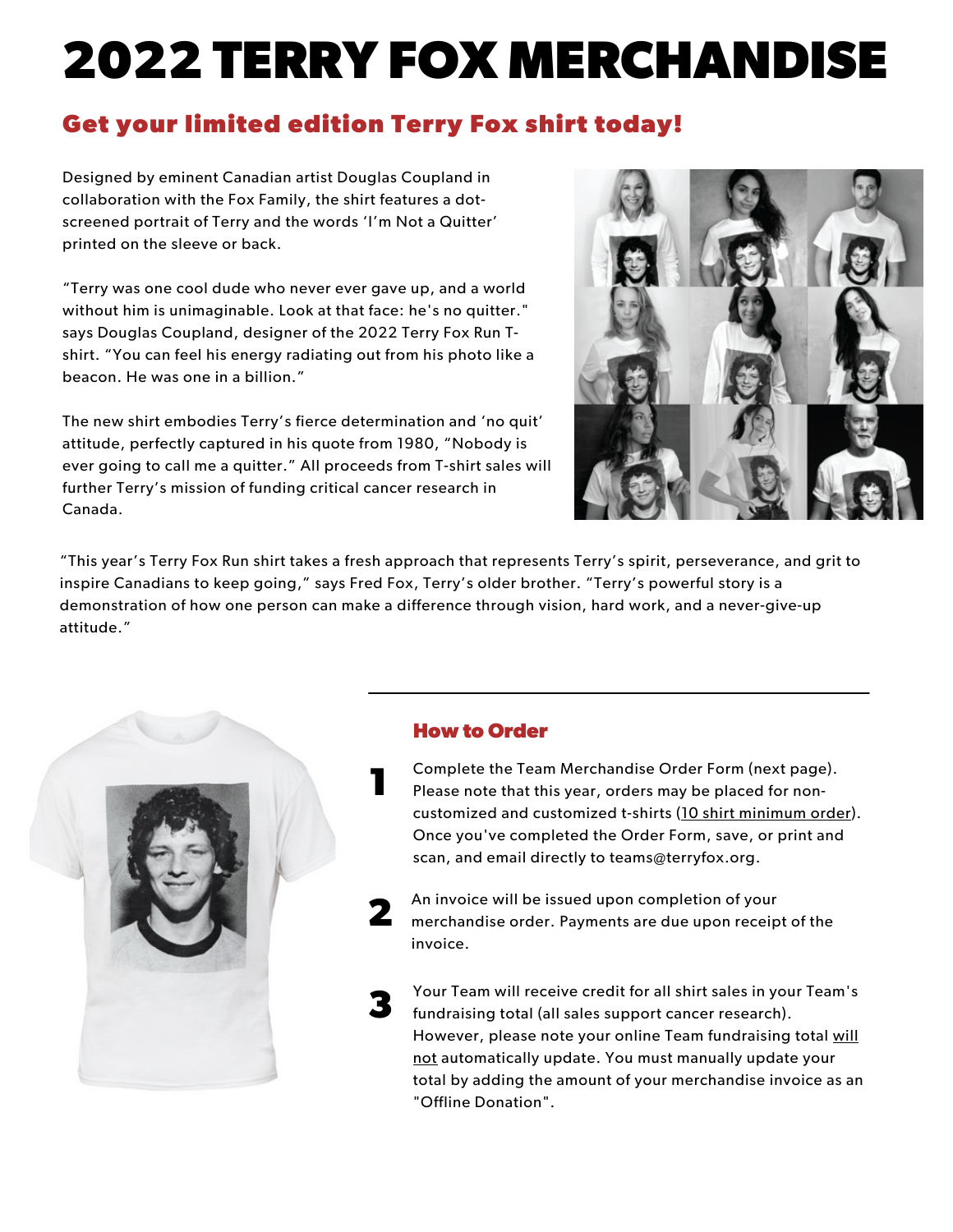

#### **Customize your shirts this year with YOUR Team Name printed on the back!**

- \$3 print fee per shirt, 10 shirt minimum order
- Name printed on shirts must include "Team", i.e. Team Hope/Hope Team
	- No corporate logos printed on Terry Fox shirts
		- Font, Size, and Colour pre-selected by the Foundation
	- Customization option not available on Long Sleeve Cotton T-Shirts

Team Name (must include word "Team" in name):

Examples: Team Hope, team thrive, TEAM RUN DAY, John's Team

## **OPTION 1: Cotton T-Shirts (Unisex Sizing)**

| <b>Size</b>           |               | Price | <b>Quantity (No</b><br>customization) | Quantity (\$3 extra per shirt,<br>Team Name printed on back) |
|-----------------------|---------------|-------|---------------------------------------|--------------------------------------------------------------|
| YOUTH XS              | W: 14" L: 19" | \$20  |                                       |                                                              |
| YOUTH MEDIUM          | W: 16" L: 22" | \$20  |                                       |                                                              |
| <b>ADULT SMALL</b>    | W: 36" L: 28" | \$25  |                                       |                                                              |
| <b>ADULT MEDIUM</b>   | W: 40" L: 29" | \$25  |                                       |                                                              |
| <b>ADULT LARGE</b>    | W: 44" L: 30" | \$25  |                                       |                                                              |
| <b>ADULT X-LARGE</b>  | W: 48" L: 31" | \$25  |                                       |                                                              |
| <b>ADULT XX-LARGE</b> | W: 52" L: 32" | \$25  |                                       |                                                              |